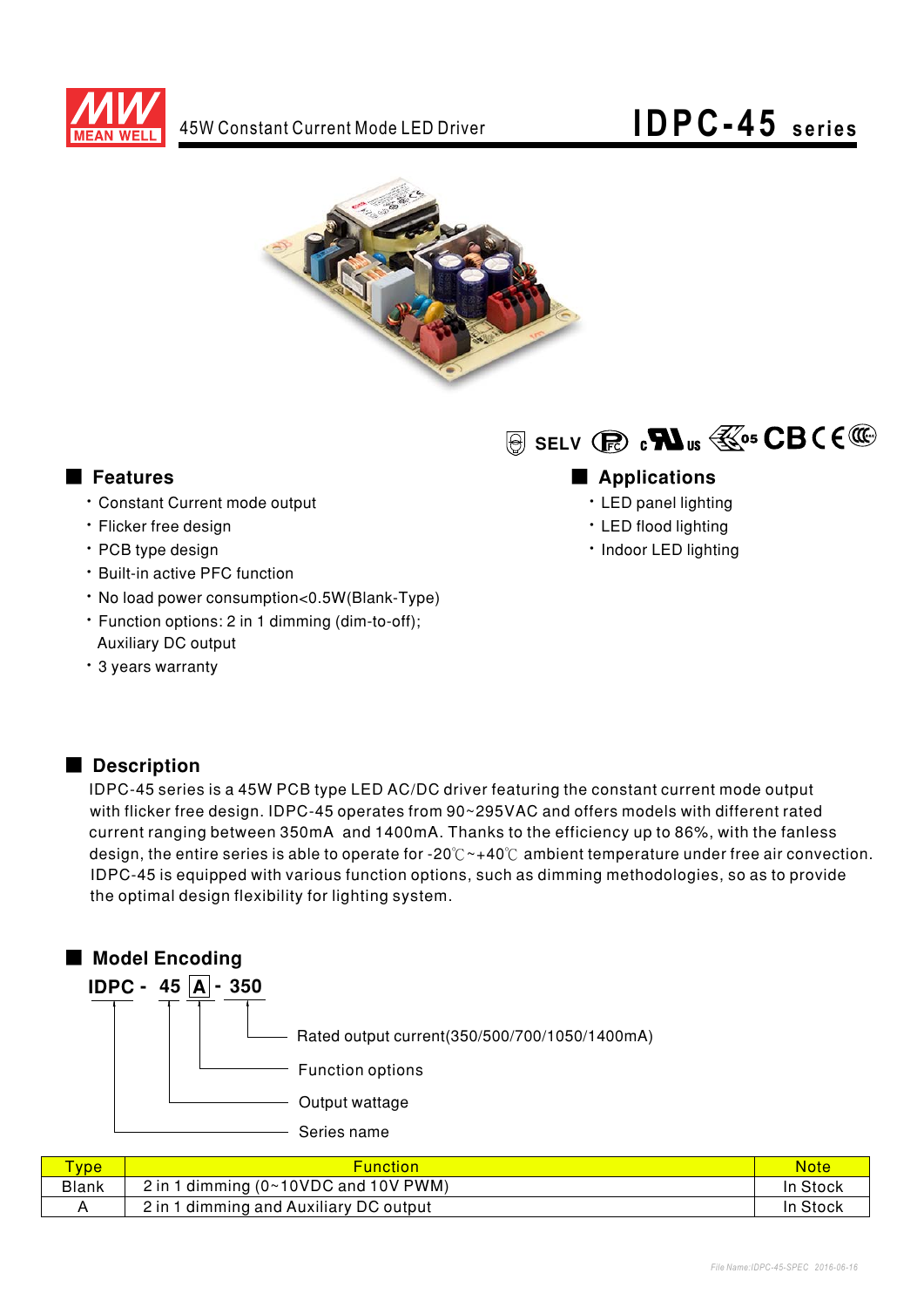

## 45W Constant Current Mode LED Driver **IDPC-45 series**

#### **SPECIFICATION**

| <b>MODEL</b>                      |                                                                                                                                                                                                                                                                                                                                                                                                                                                                                                                                                                                                                                                                                                                                                                                                                                                                                                                                                                         | IDPC-45 <sup>−</sup> -350                                                                                               | $IDPC-45$ $-500$ | IDPC-45 <sup>−</sup> -700 | IDPC-45 <sup>−</sup> -1050 | IDPC-45 <sup>-1400</sup> |  |  |
|-----------------------------------|-------------------------------------------------------------------------------------------------------------------------------------------------------------------------------------------------------------------------------------------------------------------------------------------------------------------------------------------------------------------------------------------------------------------------------------------------------------------------------------------------------------------------------------------------------------------------------------------------------------------------------------------------------------------------------------------------------------------------------------------------------------------------------------------------------------------------------------------------------------------------------------------------------------------------------------------------------------------------|-------------------------------------------------------------------------------------------------------------------------|------------------|---------------------------|----------------------------|--------------------------|--|--|
| <b>OUTPUT</b>                     | <b>RATED CURRENT</b>                                                                                                                                                                                                                                                                                                                                                                                                                                                                                                                                                                                                                                                                                                                                                                                                                                                                                                                                                    | 350 <sub>m</sub> A                                                                                                      | 500mA            | 700mA                     | 1050mA                     | 1400mA                   |  |  |
|                                   | <b>RATED POWER</b>                                                                                                                                                                                                                                                                                                                                                                                                                                                                                                                                                                                                                                                                                                                                                                                                                                                                                                                                                      | 33.25W                                                                                                                  | 45W              | 44.8W                     | 45.15W                     | 44.8W                    |  |  |
|                                   | CONSTANT CURRENT REGION Note.2 $57 \sim 95$ V                                                                                                                                                                                                                                                                                                                                                                                                                                                                                                                                                                                                                                                                                                                                                                                                                                                                                                                           |                                                                                                                         | $54 - 90V$       | $38 - 64V$                | $26 - 43V$                 | $19 - 32V$               |  |  |
|                                   | <b>OPEN CIRCUIT VOLTAGE(max.)</b> 118V                                                                                                                                                                                                                                                                                                                                                                                                                                                                                                                                                                                                                                                                                                                                                                                                                                                                                                                                  |                                                                                                                         | 115V             | 84V                       | 63V                        | 50 <sub>V</sub>          |  |  |
|                                   | <b>CURRENT RIPPLE</b>                                                                                                                                                                                                                                                                                                                                                                                                                                                                                                                                                                                                                                                                                                                                                                                                                                                                                                                                                   | 5% max. @rated current                                                                                                  |                  |                           |                            |                          |  |  |
|                                   | <b>CURRENT TOLERANCE</b>                                                                                                                                                                                                                                                                                                                                                                                                                                                                                                                                                                                                                                                                                                                                                                                                                                                                                                                                                | ±7.0%                                                                                                                   |                  |                           |                            |                          |  |  |
|                                   | <b>SETUP TIME</b><br>Note.4                                                                                                                                                                                                                                                                                                                                                                                                                                                                                                                                                                                                                                                                                                                                                                                                                                                                                                                                             | 500ms / 230VAC 1200ms/115VAC                                                                                            |                  |                           |                            |                          |  |  |
|                                   | <b>AUXILIARY DC OUTPUT Note.5</b>                                                                                                                                                                                                                                                                                                                                                                                                                                                                                                                                                                                                                                                                                                                                                                                                                                                                                                                                       | Nominal 12V (deviation 11.4~12.6) @50mA for A-Type only                                                                 |                  |                           |                            |                          |  |  |
|                                   | <b>VOLTAGE RANGE</b> Note.3                                                                                                                                                                                                                                                                                                                                                                                                                                                                                                                                                                                                                                                                                                                                                                                                                                                                                                                                             | $90 - 295$ VAC<br>$127 - 417$ VDC                                                                                       |                  |                           |                            |                          |  |  |
| <b>INPUT</b>                      |                                                                                                                                                                                                                                                                                                                                                                                                                                                                                                                                                                                                                                                                                                                                                                                                                                                                                                                                                                         | (Please refer to "STATIC CHARACTERISTIC" section)                                                                       |                  |                           |                            |                          |  |  |
|                                   | <b>FREQUENCY RANGE</b>                                                                                                                                                                                                                                                                                                                                                                                                                                                                                                                                                                                                                                                                                                                                                                                                                                                                                                                                                  | $47 - 63$ Hz                                                                                                            |                  |                           |                            |                          |  |  |
|                                   | POWER FACTOR (Typ.)                                                                                                                                                                                                                                                                                                                                                                                                                                                                                                                                                                                                                                                                                                                                                                                                                                                                                                                                                     | PF>0.95/115VAC, PF>0.92/230VAC, PF>0.9/277VAC@full load<br>(Please refer to "POWER FACTOR (PF) CHARACTERISTIC" section) |                  |                           |                            |                          |  |  |
|                                   | TOTAL HARMONIC DISTORTION                                                                                                                                                                                                                                                                                                                                                                                                                                                                                                                                                                                                                                                                                                                                                                                                                                                                                                                                               | THD<20%(@load≧60%/115VAC,230VAC;@load≧75%/277VAC)<br>(Please refer to "TOTAL HARMONIC DISTORTION" section)              |                  |                           |                            |                          |  |  |
|                                   | EFFICIENCY (Typ.)                                                                                                                                                                                                                                                                                                                                                                                                                                                                                                                                                                                                                                                                                                                                                                                                                                                                                                                                                       | 86%                                                                                                                     | 85%              | 85%                       | 84%                        | 83%                      |  |  |
|                                   | <b>AC CURRENT</b>                                                                                                                                                                                                                                                                                                                                                                                                                                                                                                                                                                                                                                                                                                                                                                                                                                                                                                                                                       | 0.6A/115VAC 0.4A/230VAC<br>0.3A/277VAC                                                                                  |                  |                           |                            |                          |  |  |
|                                   | <b>INRUSH CURRENT (Typ.)</b>                                                                                                                                                                                                                                                                                                                                                                                                                                                                                                                                                                                                                                                                                                                                                                                                                                                                                                                                            | COLD START 30A(twidth=100µs measured at 50% Ipeak) at 230VAC; Per NEMA 410                                              |                  |                           |                            |                          |  |  |
|                                   | MAX. No. of PSUs on 16A<br><b>CIRCUIT BREAKER</b>                                                                                                                                                                                                                                                                                                                                                                                                                                                                                                                                                                                                                                                                                                                                                                                                                                                                                                                       | 32 units (circuit breaker of type B) / 32 units (circuit breaker of type C) at 230VAC                                   |                  |                           |                            |                          |  |  |
|                                   |                                                                                                                                                                                                                                                                                                                                                                                                                                                                                                                                                                                                                                                                                                                                                                                                                                                                                                                                                                         |                                                                                                                         |                  |                           |                            |                          |  |  |
|                                   | <b>NO LOAD POWER CONSUMPTION</b>                                                                                                                                                                                                                                                                                                                                                                                                                                                                                                                                                                                                                                                                                                                                                                                                                                                                                                                                        | <0.5W for Blank-Type, <1.2W for A-Type                                                                                  |                  |                           |                            |                          |  |  |
|                                   | <b>PROTECTION SHORT CIRCUIT</b>                                                                                                                                                                                                                                                                                                                                                                                                                                                                                                                                                                                                                                                                                                                                                                                                                                                                                                                                         | Hiccup mode, recovers automatically after fault condition is removed                                                    |                  |                           |                            |                          |  |  |
|                                   | <b>WORKING TEMP.</b>                                                                                                                                                                                                                                                                                                                                                                                                                                                                                                                                                                                                                                                                                                                                                                                                                                                                                                                                                    | Ta=-20 $\sim$ +40 $\degree$ C (Please refer to "OUTPUT LOAD vs TEMPERATURE" section)                                    |                  |                           |                            |                          |  |  |
|                                   | WORKING HUMIDITY                                                                                                                                                                                                                                                                                                                                                                                                                                                                                                                                                                                                                                                                                                                                                                                                                                                                                                                                                        | $20 \sim 90\%$ RH non-condensing                                                                                        |                  |                           |                            |                          |  |  |
|                                   | ENVIRONMENT   STORAGE TEMP., HUMIDITY                                                                                                                                                                                                                                                                                                                                                                                                                                                                                                                                                                                                                                                                                                                                                                                                                                                                                                                                   | $-40 \sim +80^{\circ}$ C, 10 ~ 95% RH                                                                                   |                  |                           |                            |                          |  |  |
|                                   | TEMP. COEFFICIENT                                                                                                                                                                                                                                                                                                                                                                                                                                                                                                                                                                                                                                                                                                                                                                                                                                                                                                                                                       | $\pm 0.03\%$ /°C (0 ~ 40°C)                                                                                             |                  |                           |                            |                          |  |  |
|                                   | <b>VIBRATION</b>                                                                                                                                                                                                                                                                                                                                                                                                                                                                                                                                                                                                                                                                                                                                                                                                                                                                                                                                                        | 10 ~ 500Hz, 2G 10min./1cycle, period for 60min. each along X, Y, Z axes                                                 |                  |                           |                            |                          |  |  |
|                                   | <b>SAFETY STANDARDS</b>                                                                                                                                                                                                                                                                                                                                                                                                                                                                                                                                                                                                                                                                                                                                                                                                                                                                                                                                                 | UL8750, CSA C22.2 NO.250.13-12; ENEC EN61347-1, EN61347-2-13, EN62384, GB19510.1, GB19510.14 approved                   |                  |                           |                            |                          |  |  |
| <b>SAFETY &amp;</b><br><b>EMC</b> | <b>WITHSTAND VOLTAGE</b>                                                                                                                                                                                                                                                                                                                                                                                                                                                                                                                                                                                                                                                                                                                                                                                                                                                                                                                                                | I/P-O/P:3.75KVAC                                                                                                        |                  |                           |                            |                          |  |  |
|                                   | <b>ISOLATION RESISTANCE</b>                                                                                                                                                                                                                                                                                                                                                                                                                                                                                                                                                                                                                                                                                                                                                                                                                                                                                                                                             | I/P-O/P:100M Ohms / 500VDC / 25°C/ 70% RH                                                                               |                  |                           |                            |                          |  |  |
|                                   | <b>EMC EMISSION</b>                                                                                                                                                                                                                                                                                                                                                                                                                                                                                                                                                                                                                                                                                                                                                                                                                                                                                                                                                     | Compliance to EN55015, EN61000-3-2 Class C (@load≧60%); EN61000-3-3, GB17743, GB17625.1                                 |                  |                           |                            |                          |  |  |
|                                   | <b>EMC IMMUNITY</b>                                                                                                                                                                                                                                                                                                                                                                                                                                                                                                                                                                                                                                                                                                                                                                                                                                                                                                                                                     | Compliance to EN61000-4-2,3,4,5,6,8,11; EN61547, light industry level(surge immunity:Line-Line:1KV)                     |                  |                           |                            |                          |  |  |
|                                   | <b>MTBF</b>                                                                                                                                                                                                                                                                                                                                                                                                                                                                                                                                                                                                                                                                                                                                                                                                                                                                                                                                                             | 408.8Khrs min.<br>MIL-HDBK-217F (25°C)                                                                                  |                  |                           |                            |                          |  |  |
| <b>OTHERS</b>                     | <b>DIMENSION</b>                                                                                                                                                                                                                                                                                                                                                                                                                                                                                                                                                                                                                                                                                                                                                                                                                                                                                                                                                        | 120*66.5*25mm(L*W*H)                                                                                                    |                  |                           |                            |                          |  |  |
|                                   | <b>PACKING</b>                                                                                                                                                                                                                                                                                                                                                                                                                                                                                                                                                                                                                                                                                                                                                                                                                                                                                                                                                          | 0.14Kg; 81pcs/ 12.5Kg/ 1.32CUFT                                                                                         |                  |                           |                            |                          |  |  |
| <b>NOTE</b>                       | 1. All parameters NOT specially mentioned are measured at 230VAC input, rated current and 25°C of ambient temperature.<br>2. Please refer to "DRIVING METHODS OF LED MODULE".<br>3. De-rating may be needed under low input voltages. Please refer to "STATIC CHARACTERISTIC" sections for details.<br>4. Length of set up time is measured at cold first start. Turning ON/OFF the driver may lead to increase of the set up time.<br>5. There is no design of short circuit protection for the Auxiliary DC output; this function can not be used when dimming input terminals (DIM+, DIM-)<br>are short circuit or when it is no load or short circuit at output $(Vo+, Vo-)$ .<br>6. The driver is considered as a component that will be operated in combination with final equipment. Since EMC performance will be<br>affected by the complete installation, the final equipment manufacturers must re-qualify EMC Directive on the complete installation again. |                                                                                                                         |                  |                           |                            |                          |  |  |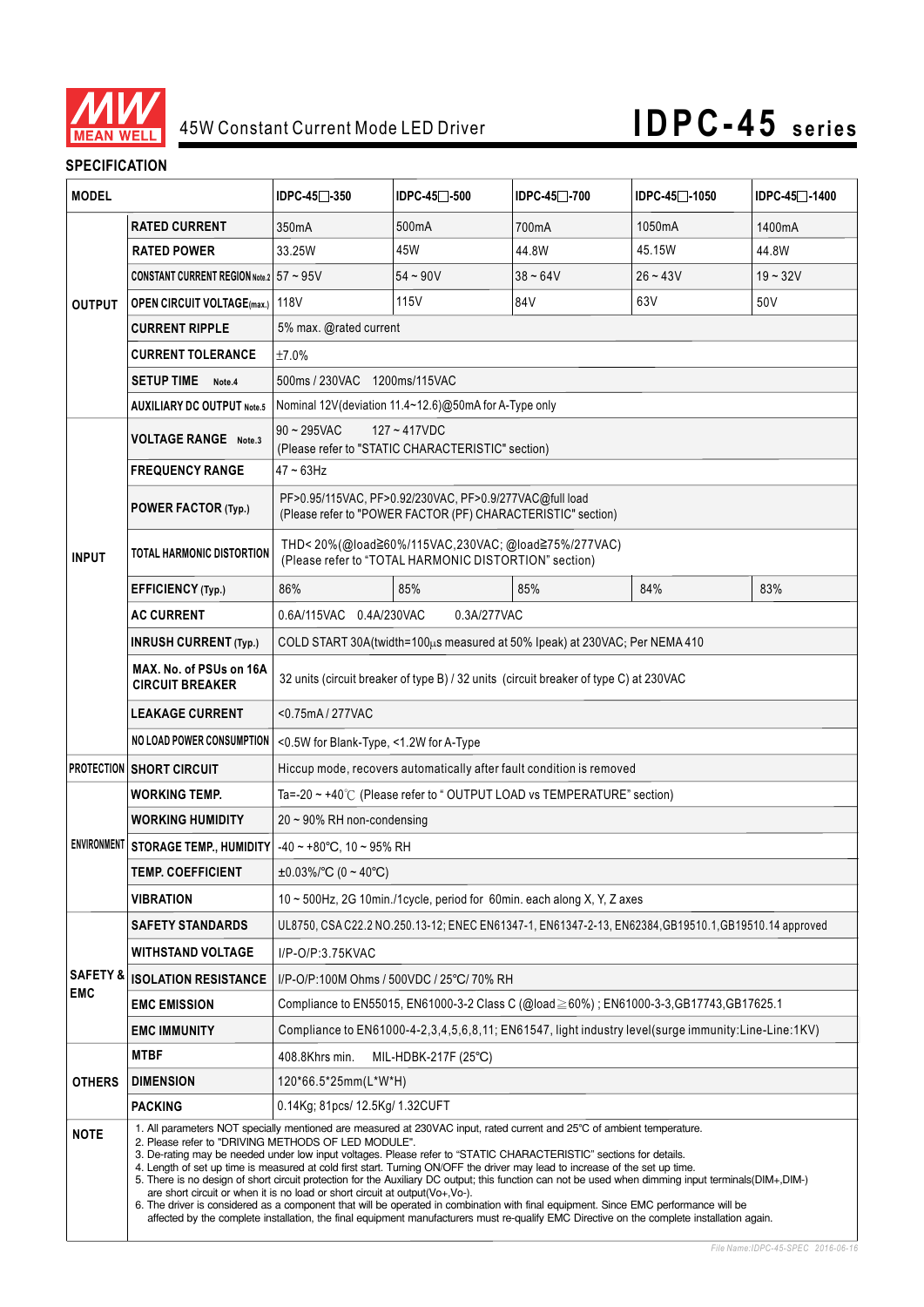

 $60$ <br>(min.)

### 45W Constant Current Mode LED Driver **IDPC-45 series**



Typical output current normalized by rated current (%)

 $\frac{1}{100}$   $\frac{1}{100}$   $\frac{1}{10(%)}$ 

Hiccup Protection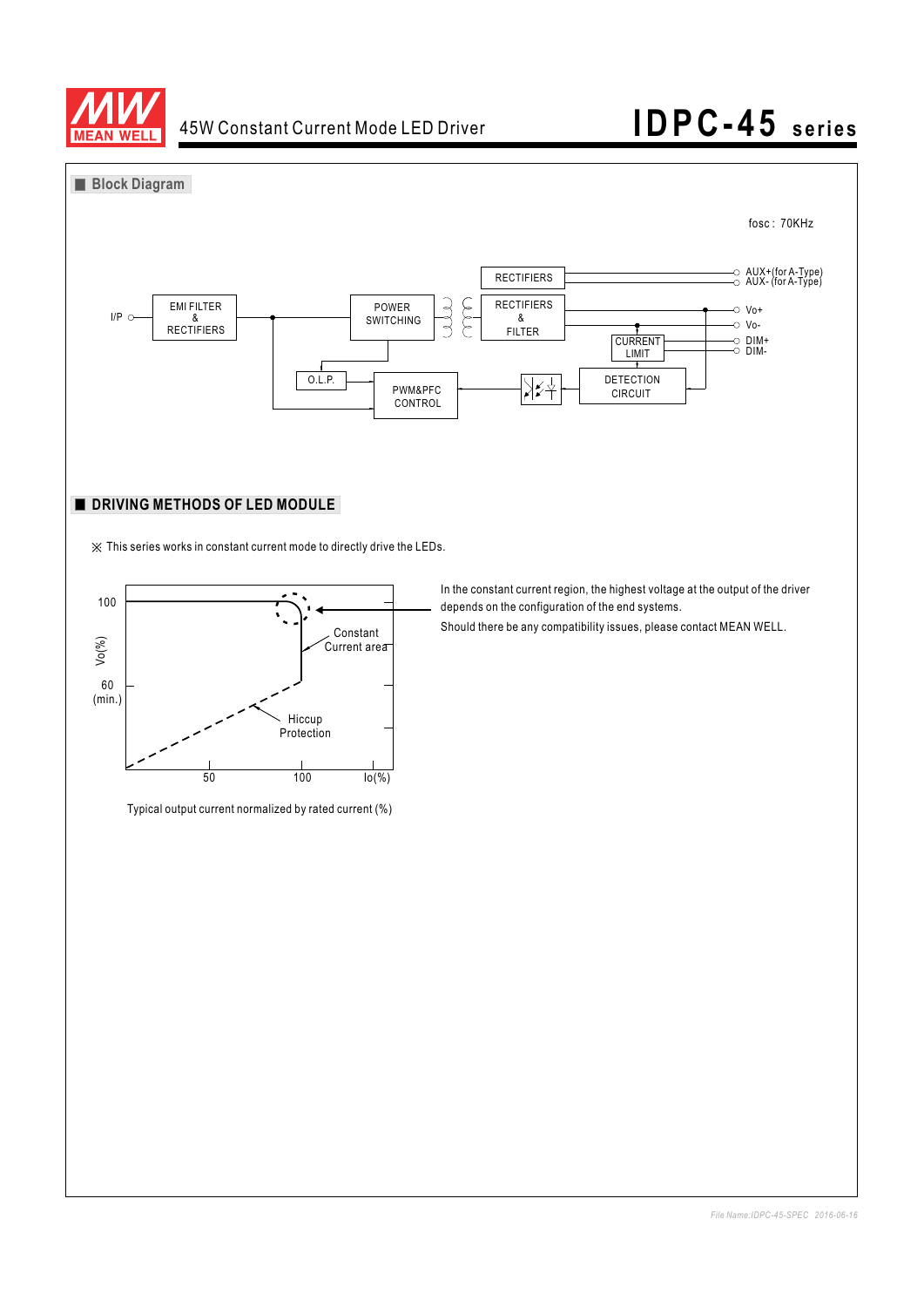

### 45W Constant Current Mode LED Driver **IDPC-45 series**

#### **DIMMING OPERATION**





- Output constant current level can be adjusted by applying one of the two methodologies between DIM+ and DIM-: 0 ~ 10VDC, or 10V PWM signal.
- Direct connecting to LEDs is suggested. It is not suitable to be used with additional drivers.



Note : 1. Min. dimming level is about 8% and the output current is not defined when  $0\%$ < Iout<8%. 2. The output current could drop down to 0% when dimming input is about 0Vdc or 10V PWM signal with 0% duty cycle.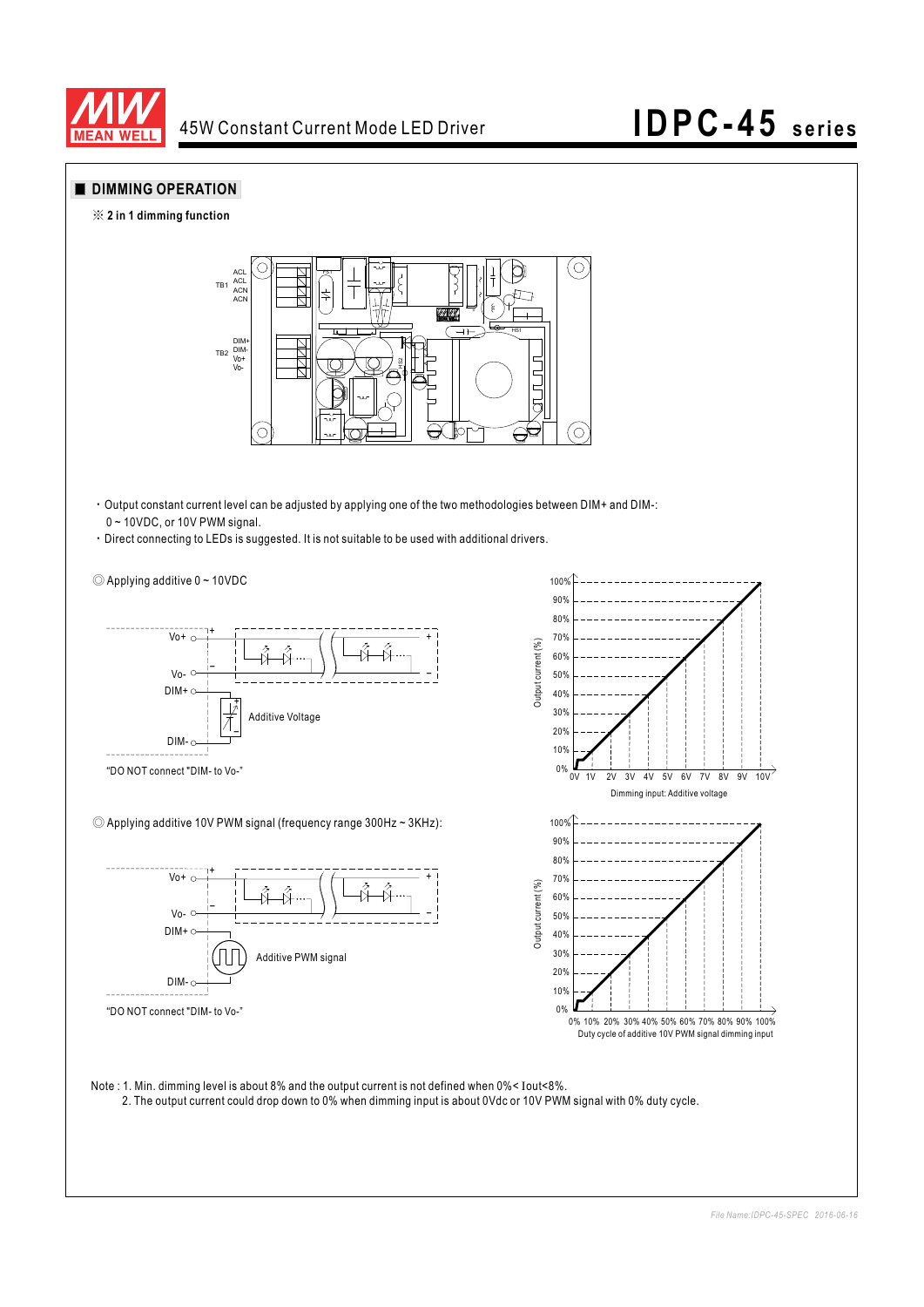